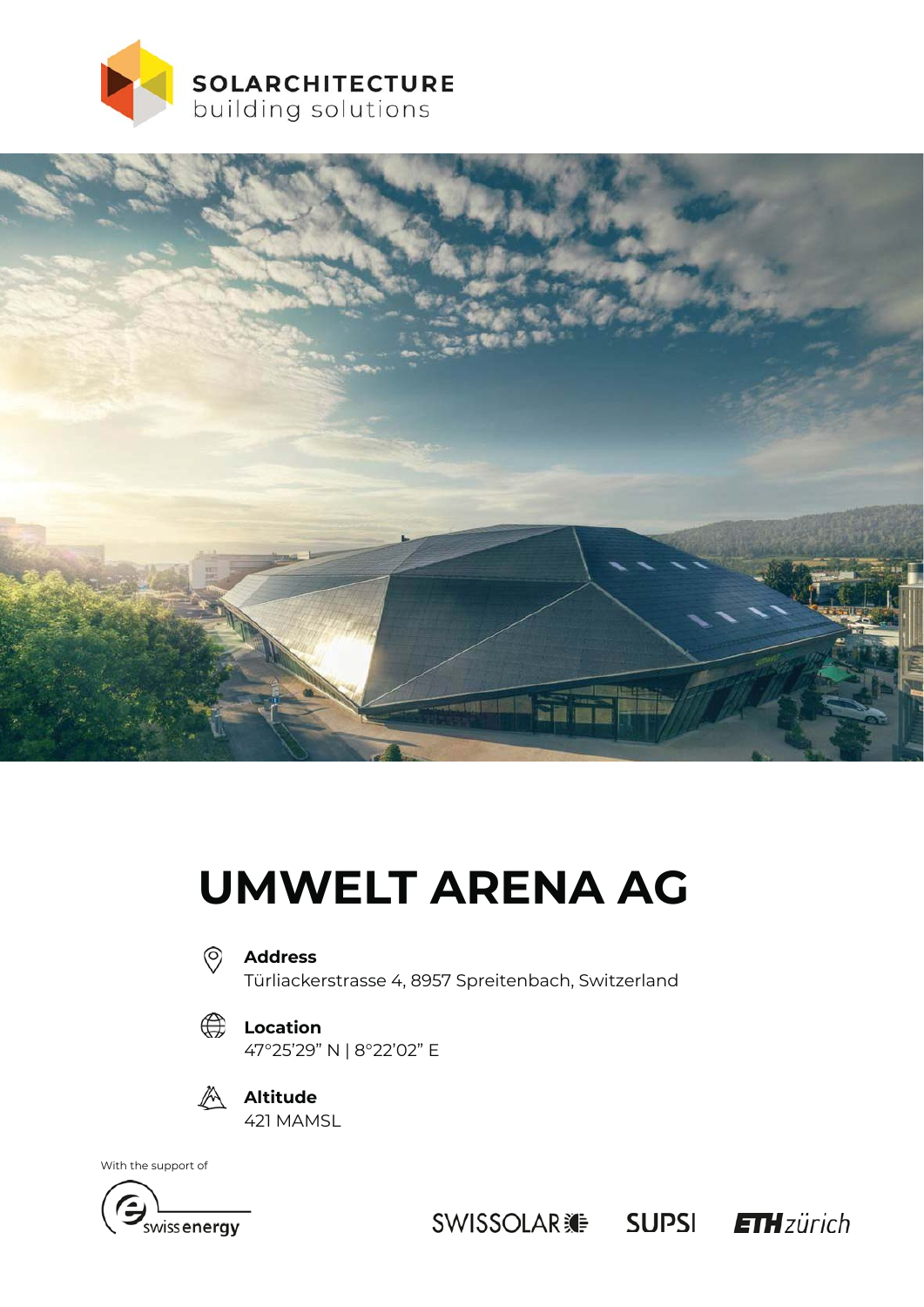

## **The energy factory**

The Umwelt Arena is an exhibition and event platform for products and services for a modern, ecofriendly lifestyle. It is a Plus Energy Building (PlusEnergieBau PEB) as it produces twice its energy demands. The roof has an octagonal plant with 33 different surfaces, differently oriented, and with a slope from 6° to 62°. It almost stretches down to the ground, in the manner of a dome and it is completely covered with PV modules.





Building view. **Main entrance of the Umwelt Arena.** 

### **Energy**

**Active solar surface ratio Peak power Building skin application** 

| 5,333 m <sup>2</sup> |  |
|----------------------|--|
| < 75%                |  |
| <b>737 kWp</b>       |  |
| Solar tiles          |  |

**Energy production 540,000 kWh** 

**Self - consumption**

**100% 103% Energy surplus**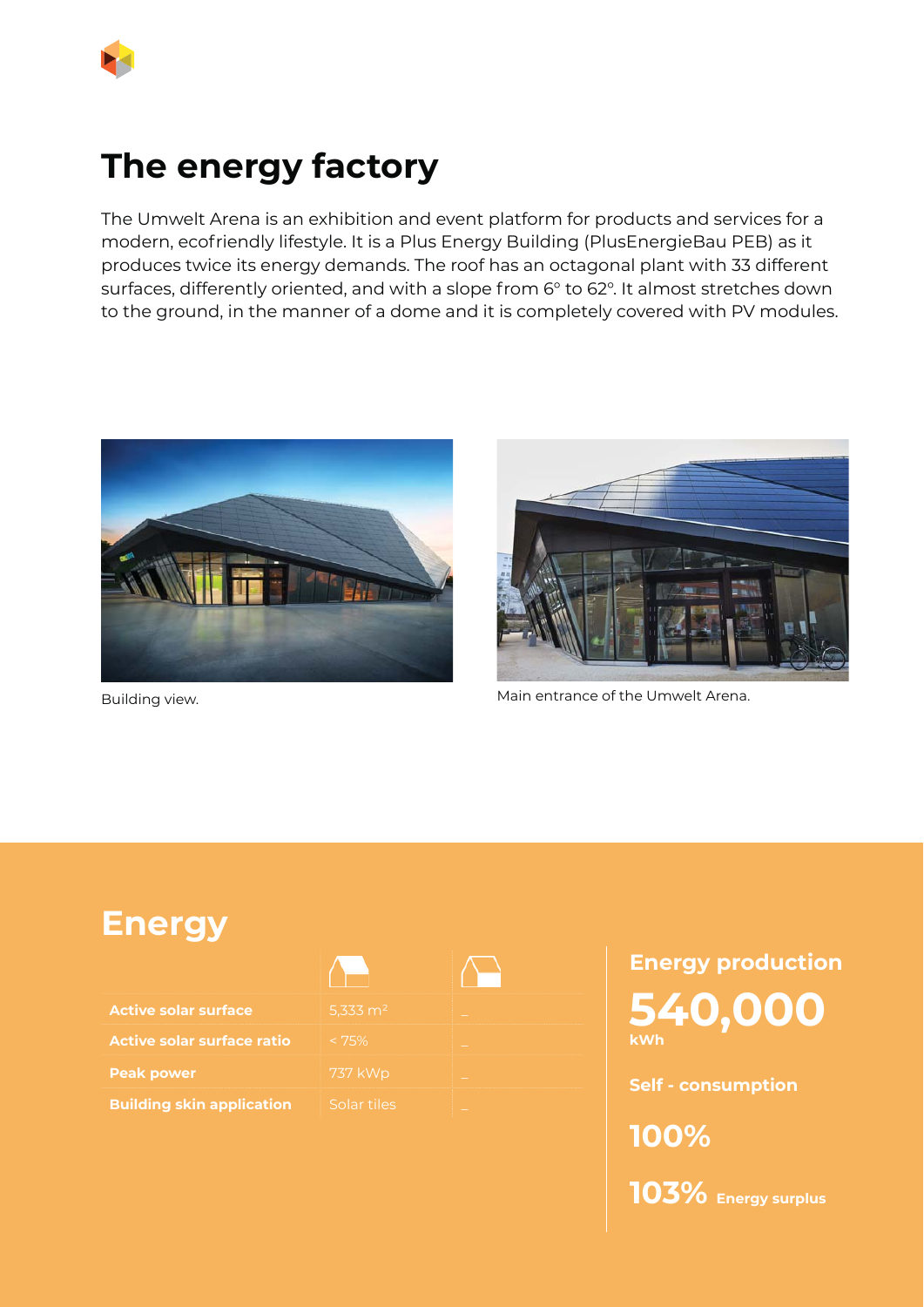

### **Building characteristics**

**Building typology** Administrative

**Construction type** New

**Year of construction** 2011

**Energy reference surface** 12,734 m²

**Energy index** 24 kWh/m²a (heating, cooling and electricity)

**Energy labelling** Minergie



The black and bright photovoltaic modules are reminiscent of the faceted cut of a crystal.

### **BIPV module**

**Product** 3SMegaSlate ®II

**Manufacturer** Meyer Burger Technology AG

**Cell technology** Mono-crystalline **Cell colour** Black

**Dimensions** 1300x875x6.5 mm

**Power** 160 Wp